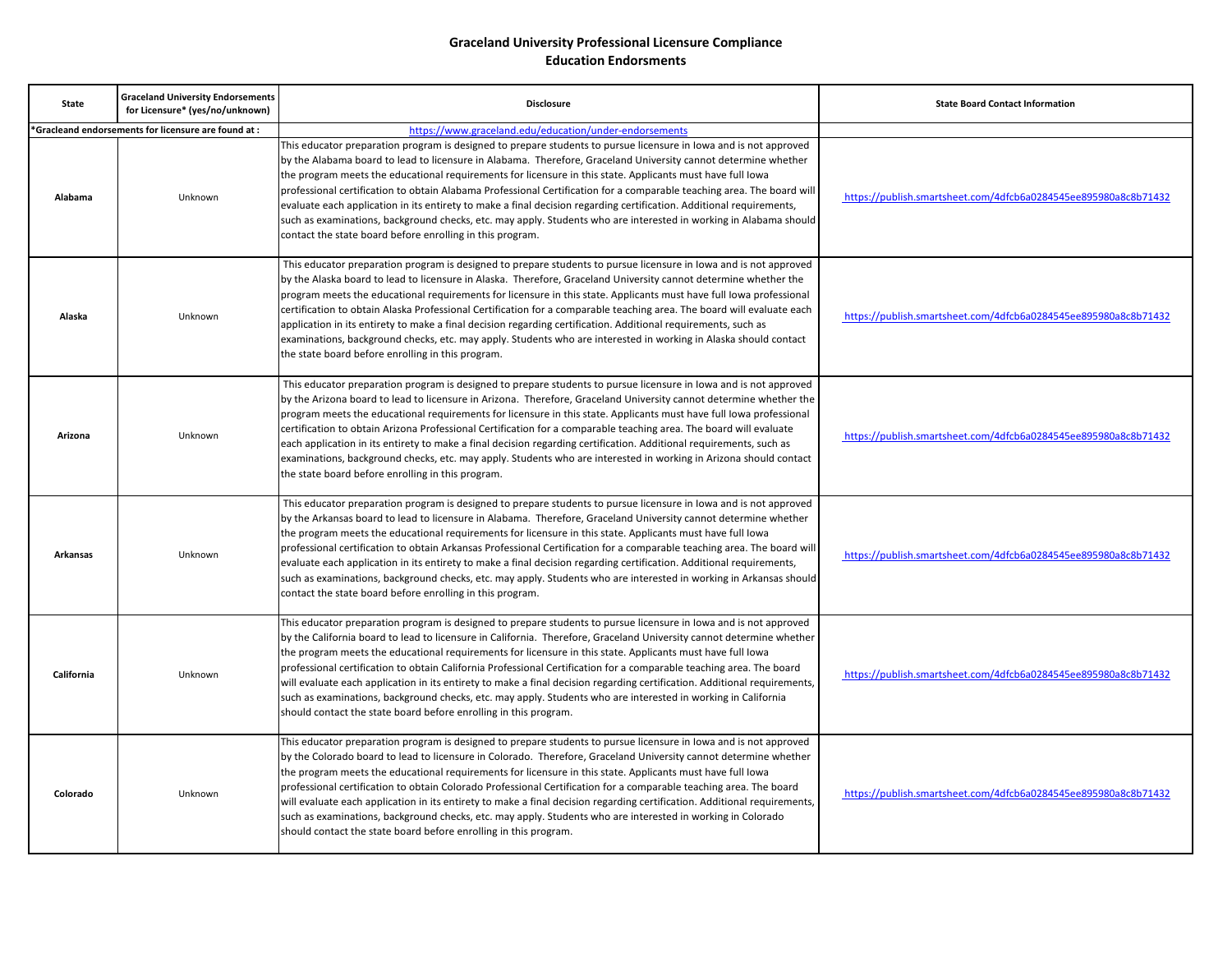| <b>State</b>    | <b>Graceland University Endorsements</b><br>for Licensure* (yes/no/unknown) | <b>Disclosure</b>                                                                                                                                                                                                                                                                                                                                                                                                                                                                                                                                                                                                                                                                                                                                                                                     | <b>State Board Contact Information</b>                          |
|-----------------|-----------------------------------------------------------------------------|-------------------------------------------------------------------------------------------------------------------------------------------------------------------------------------------------------------------------------------------------------------------------------------------------------------------------------------------------------------------------------------------------------------------------------------------------------------------------------------------------------------------------------------------------------------------------------------------------------------------------------------------------------------------------------------------------------------------------------------------------------------------------------------------------------|-----------------------------------------------------------------|
|                 | *Gracleand endorsements for licensure are found at:                         | https://www.graceland.edu/education/under-endorsements                                                                                                                                                                                                                                                                                                                                                                                                                                                                                                                                                                                                                                                                                                                                                |                                                                 |
| Connecticut     | Unknown                                                                     | This educator preparation program is designed to prepare students to pursue licensure in lowa and is not approved<br>by the Connecticut board to lead to licensure in Connecticut. Therefore, Graceland University cannot determine<br>whether the program meets the educational requirements for licensure in this state. Applicants must have full lowa<br>professional certification to obtain Connecticut Professional Certification for a comparable teaching area. The board<br>will evaluate each application in its entirety to make a final decision regarding certification. Additional requirements,<br>such as examinations, background checks, etc. may apply. Students who are interested in working in Connecticut<br>should contact the state board before enrolling in this program. | https://publish.smartsheet.com/4dfcb6a0284545ee895980a8c8b71432 |
| <b>Delaware</b> | Unknown                                                                     | This educator preparation program is designed to prepare students to pursue licensure in lowa and is not approved<br>by the Delaware board to lead to licensure in Delaware. Therefore, Graceland University cannot determine whether<br>the program meets the educational requirements for licensure in this state. Applicants must have full lowa<br>professional certification to obtain Delaware Professional Certification for a comparable teaching area. The board<br>will evaluate each application in its entirety to make a final decision regarding certification. Additional requirements,<br>such as examinations, background checks, etc. may apply. Students who are interested in working in Delaware<br>should contact the state board before enrolling in this program.             | https://publish.smartsheet.com/4dfcb6a0284545ee895980a8c8b71432 |
| Florida         | Unknown                                                                     | This educator preparation program is designed to prepare students to pursue licensure in lowa and is not approved<br>by the Florida board to lead to licensure in Florida. Therefore, Graceland University cannot determine whether the<br>program meets the educational requirements for licensure in this state. Applicants must have full lowa professional<br>certification to obtain Florida Professional Certification for a comparable teaching area. The board will evaluate each<br>application in its entirety to make a final decision regarding certification. Additional requirements, such as<br>examinations, background checks, etc. may apply. Students who are interested in working in Florida should contact<br>the state board before enrolling in this program.                 | https://publish.smartsheet.com/4dfcb6a0284545ee895980a8c8b71432 |
| Georgia         | Unknown                                                                     | This educator preparation program is designed to prepare students to pursue licensure in lowa and is not approved<br>by the Georgia board to lead to licensure in Florida. Therefore, Graceland University cannot determine whether the<br>program meets the educational requirements for licensure in this state. Applicants must have full lowa professional<br>certification to obtain Florida Professional Certification for a comparable teaching area. The board will evaluate each<br>application in its entirety to make a final decision regarding certification. Additional requirements, such as<br>examinations, background checks, etc. may apply. Students who are interested in working in Florida should contact<br>the state board before enrolling in this program.                 | https://publish.smartsheet.com/4dfcb6a0284545ee895980a8c8b71432 |
| Hawaii          | Unknown                                                                     | This educator preparation program is designed to prepare students to pursue licensure in lowa and is not approved<br>by the Hawaii board to lead to licensure in Hawaii. Therefore, Graceland University cannot determine whether the<br>program meets the educational requirements for licensure in this state. Applicants must have full lowa professional<br>certification to obtain Hawaii Professional Certification for a comparable teaching area. The board will evaluate each<br>application in its entirety to make a final decision regarding certification. Additional requirements, such as<br>examinations, background checks, etc. may apply. Students who are interested in working in Hawaii should contact<br>the state board before enrolling in this program.                     | https://publish.smartsheet.com/4dfcb6a0284545ee895980a8c8b71432 |
| Idaho           | Unknown                                                                     | This educator preparation program is designed to prepare students to pursue licensure in lowa and is not approved<br>by the Idaho board to lead to licensure in Idaho. Therefore, Graceland University cannot determine whether the<br>program meets the educational requirements for licensure in this state. Applicants must have full lowa professional<br>certification to obtain Idaho Professional Certification for a comparable teaching area. The board will evaluate each<br>application in its entirety to make a final decision regarding certification. Additional requirements, such as<br>examinations, background checks, etc. may apply. Students who are interested in working in Idaho should contact<br>the state board before enrolling in this program.                         | https://publish.smartsheet.com/4dfcb6a0284545ee895980a8c8b71432 |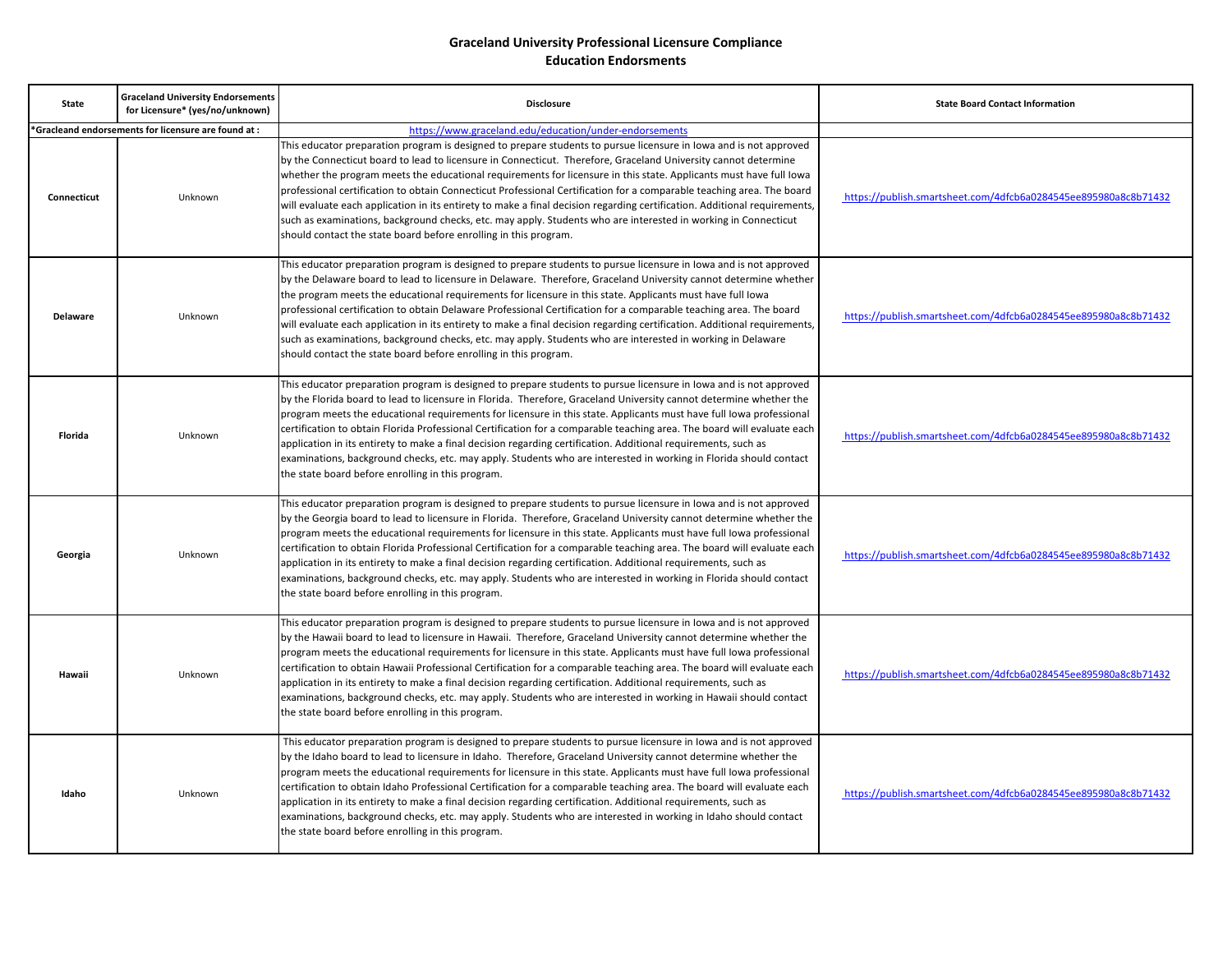| <b>State</b>                                         | <b>Graceland University Endorsements</b><br>for Licensure* (yes/no/unknown) | <b>Disclosure</b>                                                                                                                                                                                                                                                                                                                                                                                                                                                                                                                                                                                                                                                                                                                                                                             | <b>State Board Contact Information</b>                          |
|------------------------------------------------------|-----------------------------------------------------------------------------|-----------------------------------------------------------------------------------------------------------------------------------------------------------------------------------------------------------------------------------------------------------------------------------------------------------------------------------------------------------------------------------------------------------------------------------------------------------------------------------------------------------------------------------------------------------------------------------------------------------------------------------------------------------------------------------------------------------------------------------------------------------------------------------------------|-----------------------------------------------------------------|
| *Gracleand endorsements for licensure are found at : |                                                                             | https://www.graceland.edu/education/under-endorsements                                                                                                                                                                                                                                                                                                                                                                                                                                                                                                                                                                                                                                                                                                                                        |                                                                 |
| Illinois                                             | Unknown                                                                     | This educator preparation program is designed to prepare students to pursue licensure in lowa and is not approved<br>by the Illinois board to lead to licensure in Illinois. Therefore, Graceland University cannot determine whether the<br>program meets the educational requirements for licensure in this state. Applicants must have full lowa professional<br>certification to obtain Illinois Professional Certification for a comparable teaching area. The board will evaluate each<br>application in its entirety to make a final decision regarding certification. Additional requirements, such as<br>examinations, background checks, etc. may apply. Students who are interested in working in Illinois should contact<br>the state board before enrolling in this program.     | https://publish.smartsheet.com/4dfcb6a0284545ee895980a8c8b71432 |
| Indiana                                              | Unknown                                                                     | This educator preparation program is designed to prepare students to pursue licensure in lowa and is not approved<br>by the Indiana board to lead to licensure in Indiana. Therefore, Graceland University cannot determine whether the<br>program meets the educational requirements for licensure in this state. Applicants must have full lowa professional<br>certification to obtain Indiana Professional Certification for a comparable teaching area. The board will evaluate<br>each application in its entirety to make a final decision regarding certification. Additional requirements, such as<br>examinations, background checks, etc. may apply. Students who are interested in working in Indiana should contact<br>the state board before enrolling in this program.         | https://publish.smartsheet.com/4dfcb6a0284545ee895980a8c8b71432 |
| lowa                                                 | Yes                                                                         | Graceland's educator preparation program is designed to prepare students to pursue licensure in Iowa.                                                                                                                                                                                                                                                                                                                                                                                                                                                                                                                                                                                                                                                                                         | https://publish.smartsheet.com/4dfcb6a0284545ee895980a8c8b71432 |
| Kansas                                               | Unknown                                                                     | This educator preparation program is designed to prepare students to pursue licensure in lowa and is not approved<br>by the Kansas board to lead to licensure in Kansas. Therefore, Graceland University cannot determine whether the<br>program meets the educational requirements for licensure in this state. Applicants must have full lowa professional<br>certification to obtain Kansas Professional Certification for a comparable teaching area. The board will evaluate each<br>application in its entirety to make a final decision regarding certification. Additional requirements, such as<br>examinations, background checks, etc. may apply. Students who are interested in working in Kansas should contact<br>the state board before enrolling in this program.             | https://publish.smartsheet.com/4dfcb6a0284545ee895980a8c8b71432 |
| Kentucky                                             | Unknown                                                                     | This educator preparation program is designed to prepare students to pursue licensure in lowa and is not approved<br>by the Kentucky board to lead to licensure in Kentucky. Therefore, Graceland University cannot determine whether<br>the program meets the educational requirements for licensure in this state. Applicants must have full lowa<br>professional certification to obtain Kentucky Professional Certification for a comparable teaching area. The board<br>will evaluate each application in its entirety to make a final decision regarding certification. Additional requirements,<br>such as examinations, background checks, etc. may apply. Students who are interested in working in Kentucky<br>should contact the state board before enrolling in this program.     | https://publish.smartsheet.com/4dfcb6a0284545ee895980a8c8b71432 |
| Louisiana                                            | Unknown                                                                     | This educator preparation program is designed to prepare students to pursue licensure in lowa and is not approved<br>by the Louisiana board to lead to licensure in Louisiana. Therefore, Graceland University cannot determine whether<br>the program meets the educational requirements for licensure in this state. Applicants must have full lowa<br>professional certification to obtain Louisiana Professional Certification for a comparable teaching area. The board<br>will evaluate each application in its entirety to make a final decision regarding certification. Additional requirements,<br>such as examinations, background checks, etc. may apply. Students who are interested in working in Louisiana<br>should contact the state board before enrolling in this program. | https://publish.smartsheet.com/4dfcb6a0284545ee895980a8c8b71432 |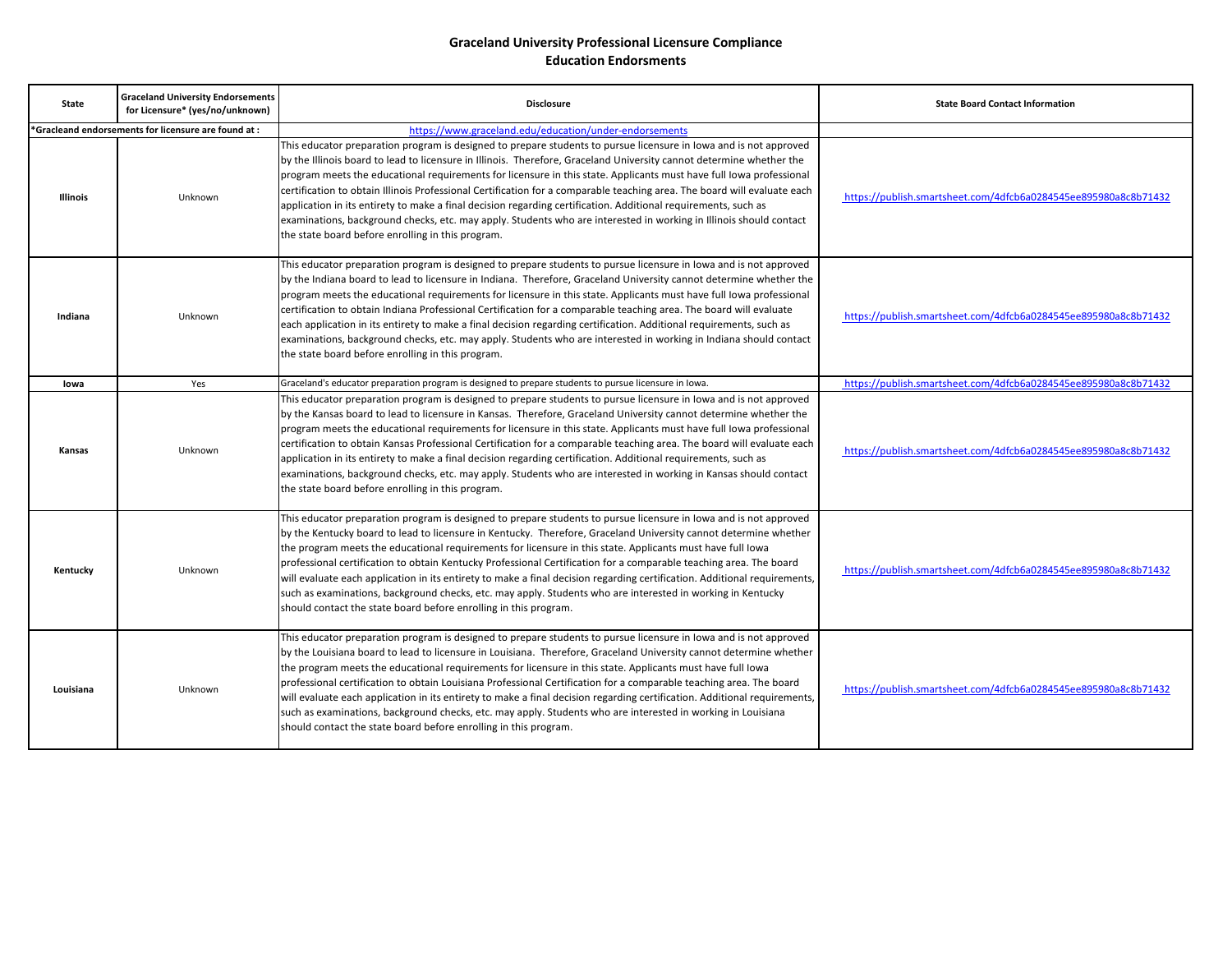| <b>State</b>         | <b>Graceland University Endorsements</b><br>for Licensure* (yes/no/unknown) | <b>Disclosure</b>                                                                                                                                                                                                                                                                                                                                                                                                                                                                                                                                                                                                                                                                                                                                                                                             | <b>State Board Contact Information</b>                          |
|----------------------|-----------------------------------------------------------------------------|---------------------------------------------------------------------------------------------------------------------------------------------------------------------------------------------------------------------------------------------------------------------------------------------------------------------------------------------------------------------------------------------------------------------------------------------------------------------------------------------------------------------------------------------------------------------------------------------------------------------------------------------------------------------------------------------------------------------------------------------------------------------------------------------------------------|-----------------------------------------------------------------|
|                      | 'Gracleand endorsements for licensure are found at :                        | https://www.graceland.edu/education/under-endorsements                                                                                                                                                                                                                                                                                                                                                                                                                                                                                                                                                                                                                                                                                                                                                        |                                                                 |
| <b>Maine</b>         | Unknown                                                                     | This educator preparation program is designed to prepare students to pursue licensure in lowa and is not approved<br>by the Maine board to lead to licensure in Maine. Therefore, Graceland University cannot determine whether the<br>program meets the educational requirements for licensure in this state. Applicants must have full lowa professional<br>certification to obtain Maine Professional Certification for a comparable teaching area. The board will evaluate each<br>application in its entirety to make a final decision regarding certification. Additional requirements, such as<br>examinations, background checks, etc. may apply. Students who are interested in working in Maine should contact<br>the state board before enrolling in this program.                                 | https://publish.smartsheet.com/4dfcb6a0284545ee895980a8c8b71432 |
| Maryland             | Unknown                                                                     | This educator preparation program is designed to prepare students to pursue licensure in lowa and is not approved<br>by the Maryland board to lead to licensure in Maryland. Therefore, Graceland University cannot determine whether<br>the program meets the educational requirements for licensure in this state. Applicants must have full lowa<br>professional certification to obtain Maryland Professional Certification for a comparable teaching area. The board<br>will evaluate each application in its entirety to make a final decision regarding certification. Additional requirements,<br>such as examinations, background checks, etc. may apply. Students who are interested in working in Maryland<br>should contact the state board before enrolling in this program.                     | https://publish.smartsheet.com/4dfcb6a0284545ee895980a8c8b71432 |
| <b>Massachusetts</b> | Unknown                                                                     | This educator preparation program is designed to prepare students to pursue licensure in lowa and is not approved<br>by the Massachusetts board to lead to licensure in Massachusetts. Therefore, Graceland University cannot<br>determine whether the program meets the educational requirements for licensure in this state. Applicants must<br>have full Iowa professional certification to obtain Massachusetts Professional Certification for a comparable teaching<br>area. The board will evaluate each application in its entirety to make a final decision regarding<br>certification. Additional requirements, such as examinations, background checks, etc. may apply. Students who are<br>interested in working in Massachusetts should contact the state board before enrolling in this program. | https://publish.smartsheet.com/4dfcb6a0284545ee895980a8c8b71432 |
| Michigan             | Unknown                                                                     | This educator preparation program is designed to prepare students to pursue licensure in lowa and is not approved<br>by the Michigan board to lead to licensure in Michigan. Therefore, Graceland University cannot determine whether<br>the program meets the educational requirements for licensure in this state. Applicants must have full loward<br>professional certification to obtain Michigan Professional Certification for a comparable teaching area. The board<br>will evaluate each application in its entirety to make a final decision regarding certification. Additional requirements,<br>such as examinations, background checks, etc. may apply. Students who are interested in working in Michigan<br>should contact the state board before enrolling in this program.                   | https://publish.smartsheet.com/4dfcb6a0284545ee895980a8c8b71432 |
| Minnesota            | Unknown                                                                     | This educator preparation program is designed to prepare students to pursue licensure in lowa and is not approved<br>by the Minnesota board to lead to licensure in Minnesota. Therefore, Graceland University cannot determine<br>whether the program meets the educational requirements for licensure in this state. Applicants must have full lowa<br>professional certification to obtain Minnesota Professional Certification for a comparable teaching area. The board<br>will evaluate each application in its entirety to make a final decision regarding certification. Additional requirements,<br>such as examinations, background checks, etc. may apply. Students who are interested in working in Minnesota<br>should contact the state board before enrolling in this program.                 | https://publish.smartsheet.com/4dfcb6a0284545ee895980a8c8b71432 |
| <b>Mississippi</b>   | Unknown                                                                     | This educator preparation program is designed to prepare students to pursue licensure in lowa and is not approved<br>by the Mississippi board to lead to licensure in Mississippi. Therefore, Graceland University cannot determine<br>whether the program meets the educational requirements for licensure in this state. Applicants must have full lowa<br>professional certification to obtain Mississippi Professional Certification for a comparable teaching area. The board<br>will evaluate each application in its entirety to make a final decision regarding certification. Additional requirements,<br>such as examinations, background checks, etc. may apply. Students who are interested in working in Mississippi<br>should contact the state board before enrolling in this program.         | https://publish.smartsheet.com/4dfcb6a0284545ee895980a8c8b71432 |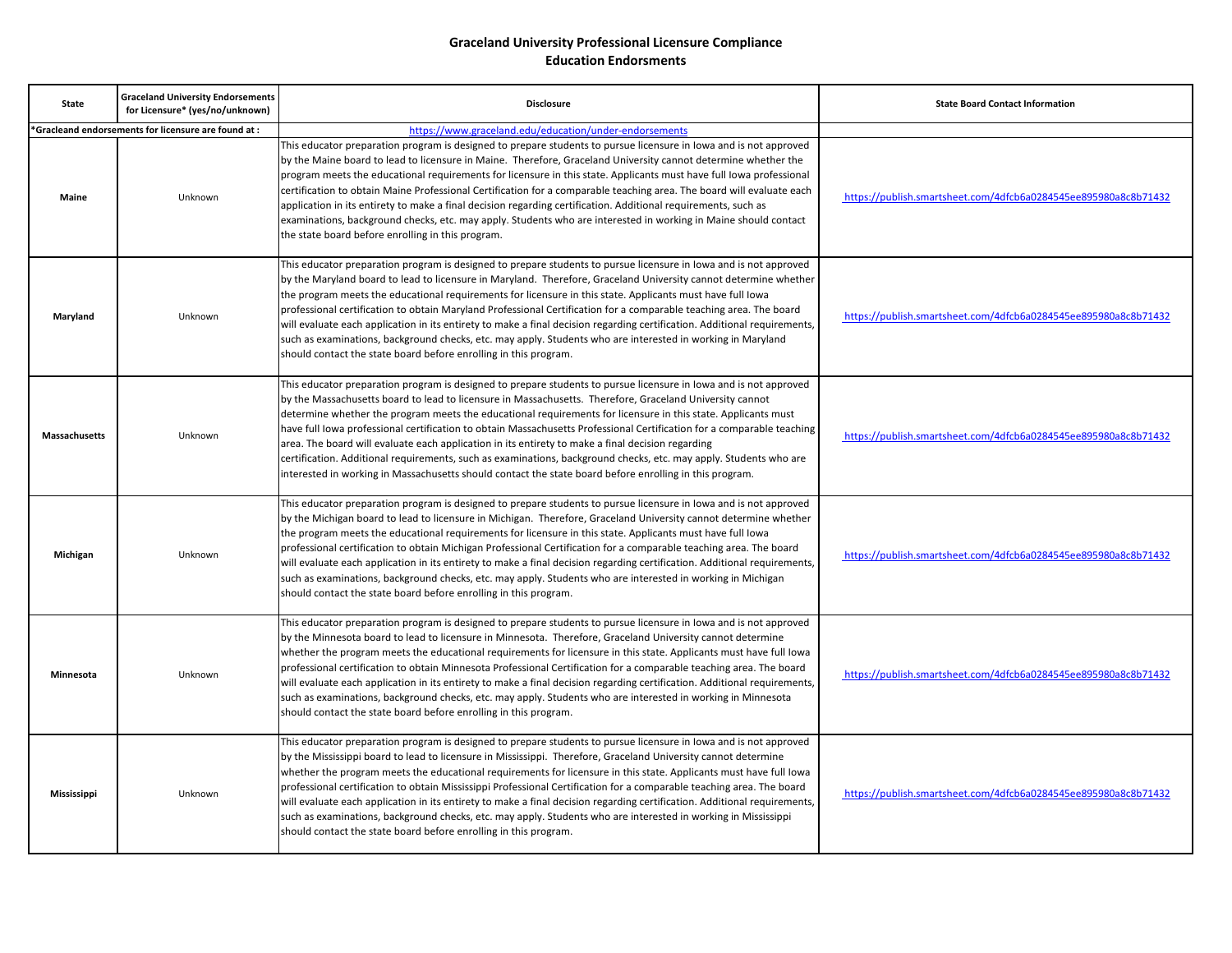| <b>State</b>                                         | <b>Graceland University Endorsements</b><br>for Licensure* (yes/no/unknown) | <b>Disclosure</b>                                                                                                                                                                                                                                                                                                                                                                                                                                                                                                                                                                                                                                                                                                                                                                                                                                                                                                                                                                    | <b>State Board Contact Information</b>                          |
|------------------------------------------------------|-----------------------------------------------------------------------------|--------------------------------------------------------------------------------------------------------------------------------------------------------------------------------------------------------------------------------------------------------------------------------------------------------------------------------------------------------------------------------------------------------------------------------------------------------------------------------------------------------------------------------------------------------------------------------------------------------------------------------------------------------------------------------------------------------------------------------------------------------------------------------------------------------------------------------------------------------------------------------------------------------------------------------------------------------------------------------------|-----------------------------------------------------------------|
| *Gracleand endorsements for licensure are found at : |                                                                             | https://www.graceland.edu/education/under-endorsements                                                                                                                                                                                                                                                                                                                                                                                                                                                                                                                                                                                                                                                                                                                                                                                                                                                                                                                               |                                                                 |
| Missouri                                             | Unknown*                                                                    | Graceland has a reciprocity agreement with the State of Missouri that allows students completing the Special<br>Education Endorsement program to allow licensure in the state of Missouri. All other endorsements are designed to<br>prepare students to pursue licensure in lowa and are not approved by the Missouri board to lead to licensure in<br>Missouri. Therefore, Graceland University cannot determine whether the program meets the educaitonal<br>requirements for licensure in this state. Applicants must have full lowa professional certification to obtain<br>Mississippi Professional Certification for a comparable teaching area. The board will evaluate each application in its<br>entirety to make a final decision regarding certification. Additional requirements, such as examinations, background<br>checks, etc. may apply. Students who are interested in working in Mississippi should contact the state board before<br>enrolling in this program. | https://publish.smartsheet.com/4dfcb6a0284545ee895980a8c8b71432 |
| Montana                                              | Unknown                                                                     | This educator preparation program is designed to prepare students to pursue licensure in lowa and is not approved<br>by the Montana board to lead to licensure in Montana. Therefore, Graceland University cannot determine whether<br>the program meets the educational requirements for licensure in this state. Applicants must have full lowa<br>professional certification to obtain Montana Professional Certification for a comparable teaching area. The board<br>will evaluate each application in its entirety to make a final decision regarding certification. Additional requirements,<br>such as examinations, background checks, etc. may apply. Students who are interested in working in Montana<br>should contact the state board before enrolling in this program.                                                                                                                                                                                                | https://publish.smartsheet.com/4dfcb6a0284545ee895980a8c8b71432 |
| <b>Nebraska</b>                                      | Unknown                                                                     | This educator preparation program is designed to prepare students to pursue licensure in lowa and is not approved<br>by the Alabama board to lead to licensure in Alabama. Therefore, Graceland University cannot determine whether<br>the program meets the educational requirements for licensure in this state. Applicants must have full lowa<br>professional certification to obtain Alabama Professional Certification for a comparable teaching area. The board will<br>evaluate each application in its entirety to make a final decision regarding certification. Additional requirements,<br>such as examinations, background checks, etc. may apply. Students who are interested in working in Alabama should<br>contact the state board before enrolling in this program.                                                                                                                                                                                                | https://publish.smartsheet.com/4dfcb6a0284545ee895980a8c8b71432 |
| Nevada                                               | Unknown                                                                     | This educator preparation program is designed to prepare students to pursue licensure in lowa and is not approved<br>by the Nevada board to lead to licensure in Nevada. Therefore, Graceland University cannot determine whether the<br>program meets the educational requirements for licensure in this state. Applicants must have full lowa professional<br>certification to obtain Nevada Professional Certification for a comparable teaching area. The board will evaluate<br>each application in its entirety to make a final decision regarding certification. Additional requirements, such as<br>examinations, background checks, etc. may apply. Students who are interested in working in Nevada should contact<br>the state board before enrolling in this program.                                                                                                                                                                                                    | https://publish.smartsheet.com/4dfcb6a0284545ee895980a8c8b71432 |
| <b>New Hampshire</b>                                 | Unknown                                                                     | This educator preparation program is designed to prepare students to pursue licensure in lowa and is not approved<br>by the New Hampshire board to lead to licensure in New Hampshire. Therefore, Graceland University cannot<br>determine whether the program meets the educational requirements for licensure in this state. Applicants must<br>have full lowa professional certification to obtain New Hampshire Professional Certification for a comparable<br>teaching area. The board will evaluate each application in its entirety to make a final decision regarding<br>certification. Additional requirements, such as examinations, background checks, etc. may apply. Students who are<br>interested in working in New Hampshire should contact the state board before enrolling in this program.                                                                                                                                                                        | https://publish.smartsheet.com/4dfcb6a0284545ee895980a8c8b71432 |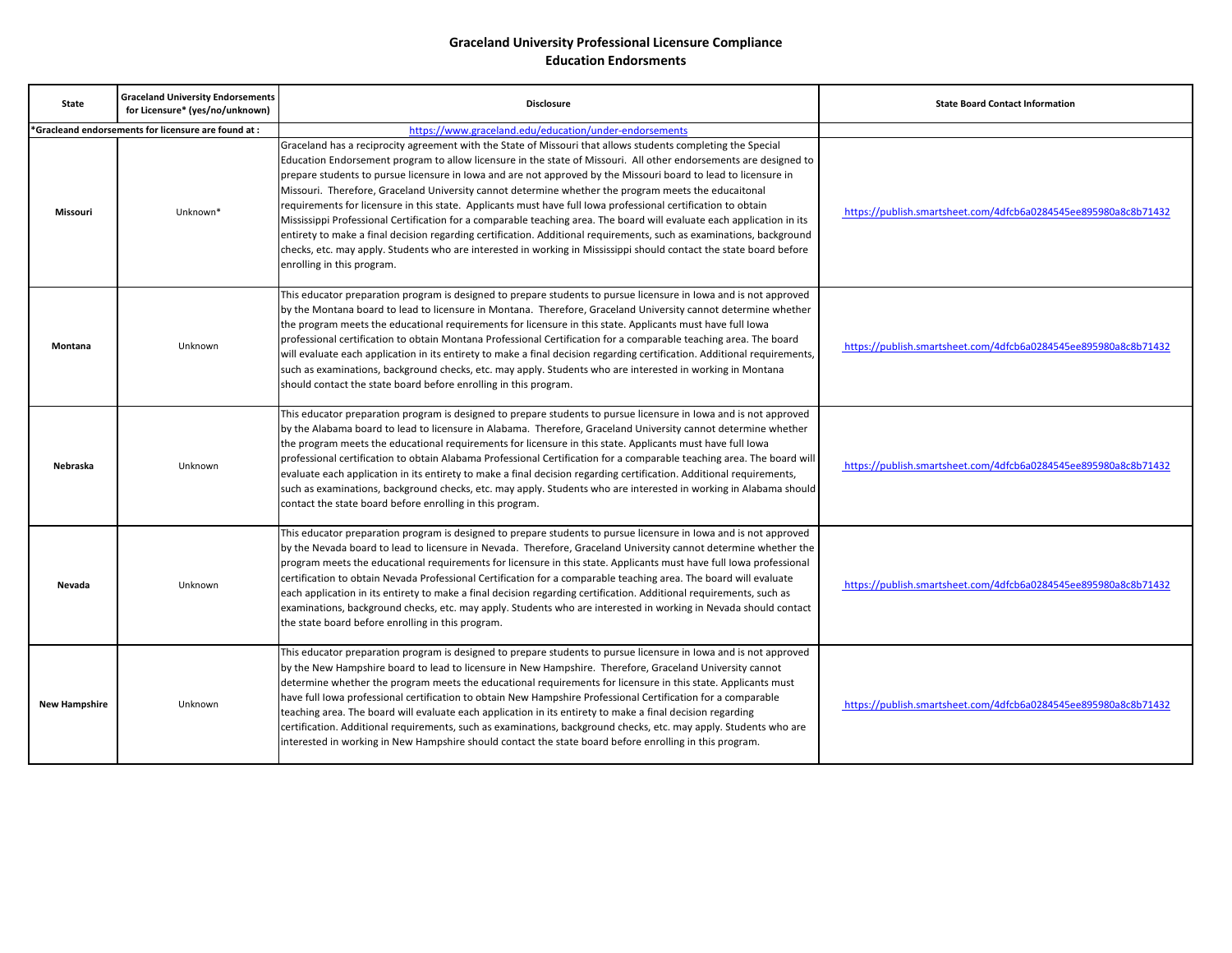| <b>State</b>          | <b>Graceland University Endorsements</b><br>for Licensure* (yes/no/unknown) | <b>Disclosure</b>                                                                                                                                                                                                                                                                                                                                                                                                                                                                                                                                                                                                                                                                                                                                                                                                 | <b>State Board Contact Information</b>                          |
|-----------------------|-----------------------------------------------------------------------------|-------------------------------------------------------------------------------------------------------------------------------------------------------------------------------------------------------------------------------------------------------------------------------------------------------------------------------------------------------------------------------------------------------------------------------------------------------------------------------------------------------------------------------------------------------------------------------------------------------------------------------------------------------------------------------------------------------------------------------------------------------------------------------------------------------------------|-----------------------------------------------------------------|
|                       | *Gracleand endorsements for licensure are found at:                         | https://www.graceland.edu/education/under-endorsements                                                                                                                                                                                                                                                                                                                                                                                                                                                                                                                                                                                                                                                                                                                                                            |                                                                 |
| <b>New Jersey</b>     | Unknown                                                                     | This educator preparation program is designed to prepare students to pursue licensure in lowa and is not approved<br>by the New Jersey board to lead to licensure in New Jersey. Therefore, Graceland University cannot determine<br>whether the program meets the educational requirements for licensure in this state. Applicants must have full lowa<br>professional certification to obtain New Jersey Professional Certification for a comparable teaching area. The board<br>will evaluate each application in its entirety to make a final decision regarding certification. Additional requirements,<br>such as examinations, background checks, etc. may apply. Students who are interested in working in New Jersey<br>should contact the state board before enrolling in this program.                 | https://publish.smartsheet.com/4dfcb6a0284545ee895980a8c8b71432 |
| <b>New Mexico</b>     | Unknown                                                                     | This educator preparation program is designed to prepare students to pursue licensure in lowa and is not approved<br>by the New Mexico board to lead to licensure in New Mexico. Therefore, Graceland University cannot determine<br>whether the program meets the educational requirements for licensure in this state. Applicants must have full lowa<br>professional certification to obtain New Mexico Professional Certification for a comparable teaching area. The board<br>will evaluate each application in its entirety to make a final decision regarding certification. Additional requirements,<br>such as examinations, background checks, etc. may apply. Students who are interested in working in New Mexico<br>should contact the state board before enrolling in this program.                 | https://publish.smartsheet.com/4dfcb6a0284545ee895980a8c8b71432 |
| <b>New York</b>       | Unknown                                                                     | This educator preparation program is designed to prepare students to pursue licensure in lowa and is not approved<br>by the New York board to lead to licensure in New York. Therefore, Graceland University cannot determine whether<br>the program meets the educational requirements for licensure in this state. Applicants must have full lowa<br>professional certification to obtain New York Professional Certification for a comparable teaching area. The board<br>will evaluate each application in its entirety to make a final decision regarding certification. Additional requirements,<br>such as examinations, background checks, etc. may apply. Students who are interested in working in New York<br>should contact the state board before enrolling in this program.                         | https://publish.smartsheet.com/4dfcb6a0284545ee895980a8c8b71432 |
| <b>North Carolina</b> | Unknown                                                                     | This educator preparation program is designed to prepare students to pursue licensure in lowa and is not approved<br>by the North Carolina board to lead to licensure in North Carolina. Therefore, Graceland University cannot<br>determine whether the program meets the educational requirements for licensure in this state. Applicants must<br>have full lowa professional certification to obtain North Carolina Professional Certification for a comparable teaching<br>area. The board will evaluate each application in its entirety to make a final decision regarding<br>certification. Additional requirements, such as examinations, background checks, etc. may apply. Students who are<br>interested in working in North Carolina should contact the state board before enrolling in this program. | https://publish.smartsheet.com/4dfcb6a0284545ee895980a8c8b71432 |
| <b>North Dakota</b>   | Unknown                                                                     | This educator preparation program is designed to prepare students to pursue licensure in Iowa and is not approved<br>by the North Dakota board to lead to licensure in North Dakota. Therefore, Graceland University cannot determine<br>whether the program meets the educational requirements for licensure in this state. Applicants must have full lowa<br>professional certification to obtain North Dakota Professional Certification for a comparable teaching area. The<br>board will evaluate each application in its entirety to make a final decision regarding certification. Additional<br>requirements, such as examinations, background checks, etc. may apply. Students who are interested in working in<br>North Dakota should contact the state board before enrolling in this program.         | https://publish.smartsheet.com/4dfcb6a0284545ee895980a8c8b71432 |
| Ohio                  | Unknown                                                                     | This educator preparation program is designed to prepare students to pursue licensure in lowa and is not approved<br>by the Ohio board to lead to licensure in Ohio. Therefore, Graceland University cannot determine whether the<br>program meets the educational requirements for licensure in this state. Applicants must have full lowa professional<br>certification to obtain Ohio Professional Certification for a comparable teaching area. The board will evaluate each<br>application in its entirety to make a final decision regarding certification. Additional requirements, such as<br>examinations, background checks, etc. may apply. Students who are interested in working in Ohio should contact the<br>state board before enrolling in this program.                                         | https://publish.smartsheet.com/4dfcb6a0284545ee895980a8c8b71432 |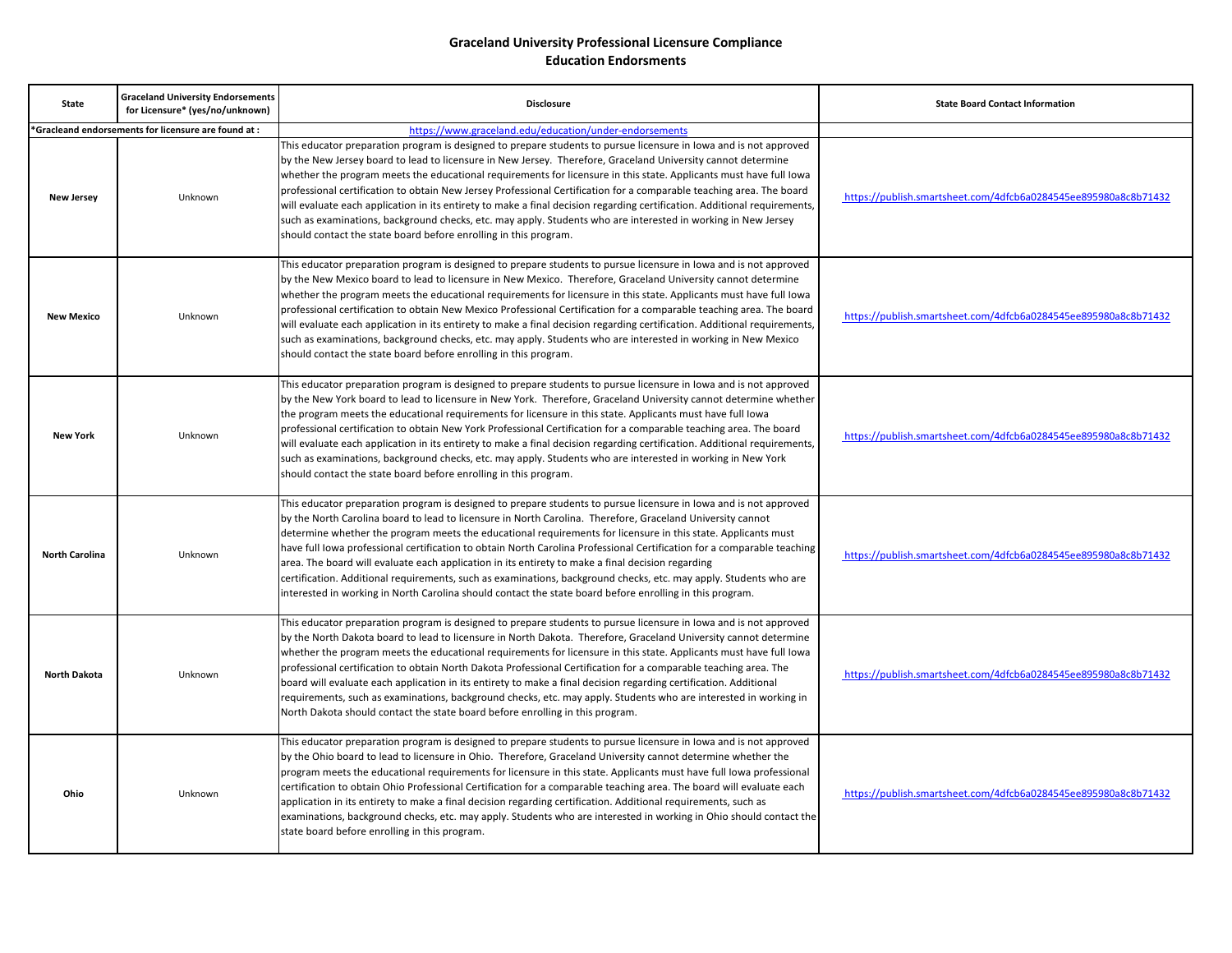| <b>State</b>          | <b>Graceland University Endorsements</b><br>for Licensure* (yes/no/unknown) | <b>Disclosure</b>                                                                                                                                                                                                                                                                                                                                                                                                                                                                                                                                                                                                                                                                                                                                                                                                 | <b>State Board Contact Information</b>                          |
|-----------------------|-----------------------------------------------------------------------------|-------------------------------------------------------------------------------------------------------------------------------------------------------------------------------------------------------------------------------------------------------------------------------------------------------------------------------------------------------------------------------------------------------------------------------------------------------------------------------------------------------------------------------------------------------------------------------------------------------------------------------------------------------------------------------------------------------------------------------------------------------------------------------------------------------------------|-----------------------------------------------------------------|
|                       | 'Gracleand endorsements for licensure are found at :                        | https://www.graceland.edu/education/under-endorsements                                                                                                                                                                                                                                                                                                                                                                                                                                                                                                                                                                                                                                                                                                                                                            |                                                                 |
| Oklahoma              | Unknown                                                                     | This educator preparation program is designed to prepare students to pursue licensure in lowa and is not approved<br>by the Oklahoma board to lead to licensure in Oklahoma. Therefore, Graceland University cannot determine<br>whether the program meets the educational requirements for licensure in this state. Applicants must have full lowa<br>professional certification to obtain Oklahoma Professional Certification for a comparable teaching area. The board<br>will evaluate each application in its entirety to make a final decision regarding certification. Additional requirements,<br>such as examinations, background checks, etc. may apply. Students who are interested in working in Oklahoma<br>should contact the state board before enrolling in this program.                         | https://publish.smartsheet.com/4dfcb6a0284545ee895980a8c8b71432 |
| Oregon                | Unknown                                                                     | This educator preparation program is designed to prepare students to pursue licensure in lowa and is not approved<br>by the Oregon board to lead to licensure in Oregon. Therefore, Graceland University cannot determine whether the<br>program meets the educational requirements for licensure in this state. Applicants must have full lowa professional<br>certification to obtain Oregon Professional Certification for a comparable teaching area. The board will evaluate<br>each application in its entirety to make a final decision regarding certification. Additional requirements, such as<br>examinations, background checks, etc. may apply. Students who are interested in working in Oregon should contact<br>the state board before enrolling in this program.                                 | https://publish.smartsheet.com/4dfcb6a0284545ee895980a8c8b71432 |
| Pennsylvania          | Unknown                                                                     | This educator preparation program is designed to prepare students to pursue licensure in lowa and is not approved<br>by the Pennsylvania board to lead to licensure in Pennsylvania. Therefore, Graceland University cannot determine<br>whether the program meets the educational requirements for licensure in this state. Applicants must have full lowa<br>professional certification to obtain Pennsylvania Professional Certification for a comparable teaching area. The board<br>will evaluate each application in its entirety to make a final decision regarding certification. Additional requirements,<br>such as examinations, background checks, etc. may apply. Students who are interested in working in Pennsylvania<br>should contact the state board before enrolling in this program.         | https://publish.smartsheet.com/4dfcb6a0284545ee895980a8c8b71432 |
| <b>Rhode Island</b>   | Unknown                                                                     | This educator preparation program is designed to prepare students to pursue licensure in lowa and is not approved<br>by the Rhode Island board to lead to licensure in Rhode Island. Therefore, Graceland University cannot determine<br>whether the program meets the educational requirements for licensure in this state. Applicants must have full lowa<br>professional certification to obtain Rhode Island Professional Certification for a comparable teaching area. The board<br>will evaluate each application in its entirety to make a final decision regarding certification. Additional requirements,<br>such as examinations, background checks, etc. may apply. Students who are interested in working in Rhode Island<br>should contact the state board before enrolling in this program.         | https://publish.smartsheet.com/4dfcb6a0284545ee895980a8c8b71432 |
| <b>South Carolina</b> | Unknown                                                                     | This educator preparation program is designed to prepare students to pursue licensure in lowa and is not approved<br>by the South Carolina board to lead to licensure in South Carolina. Therefore, Graceland University cannot<br>determine whether the program meets the educational requirements for licensure in this state. Applicants must<br>have full lowa professional certification to obtain South Carolina Professional Certification for a comparable teaching<br>area. The board will evaluate each application in its entirety to make a final decision regarding<br>certification. Additional requirements, such as examinations, background checks, etc. may apply. Students who are<br>interested in working in South Carolina should contact the state board before enrolling in this program. | https://publish.smartsheet.com/4dfcb6a0284545ee895980a8c8b71432 |
| <b>South Dakota</b>   | Unknown                                                                     | This educator preparation program is designed to prepare students to pursue licensure in lowa and is not approved<br>by the South Dakota board to lead to licensure in South Dakota. Therefore, Graceland University cannot determine<br>whether the program meets the educational requirements for licensure in this state. Applicants must have full lowa<br>professional certification to obtain South Dakota Professional Certification for a comparable teaching area. The<br>board will evaluate each application in its entirety to make a final decision regarding certification. Additional<br>requirements, such as examinations, background checks, etc. may apply. Students who are interested in working in<br>South Dakota should contact the state board before enrolling in this program.         | https://publish.smartsheet.com/4dfcb6a0284545ee895980a8c8b71432 |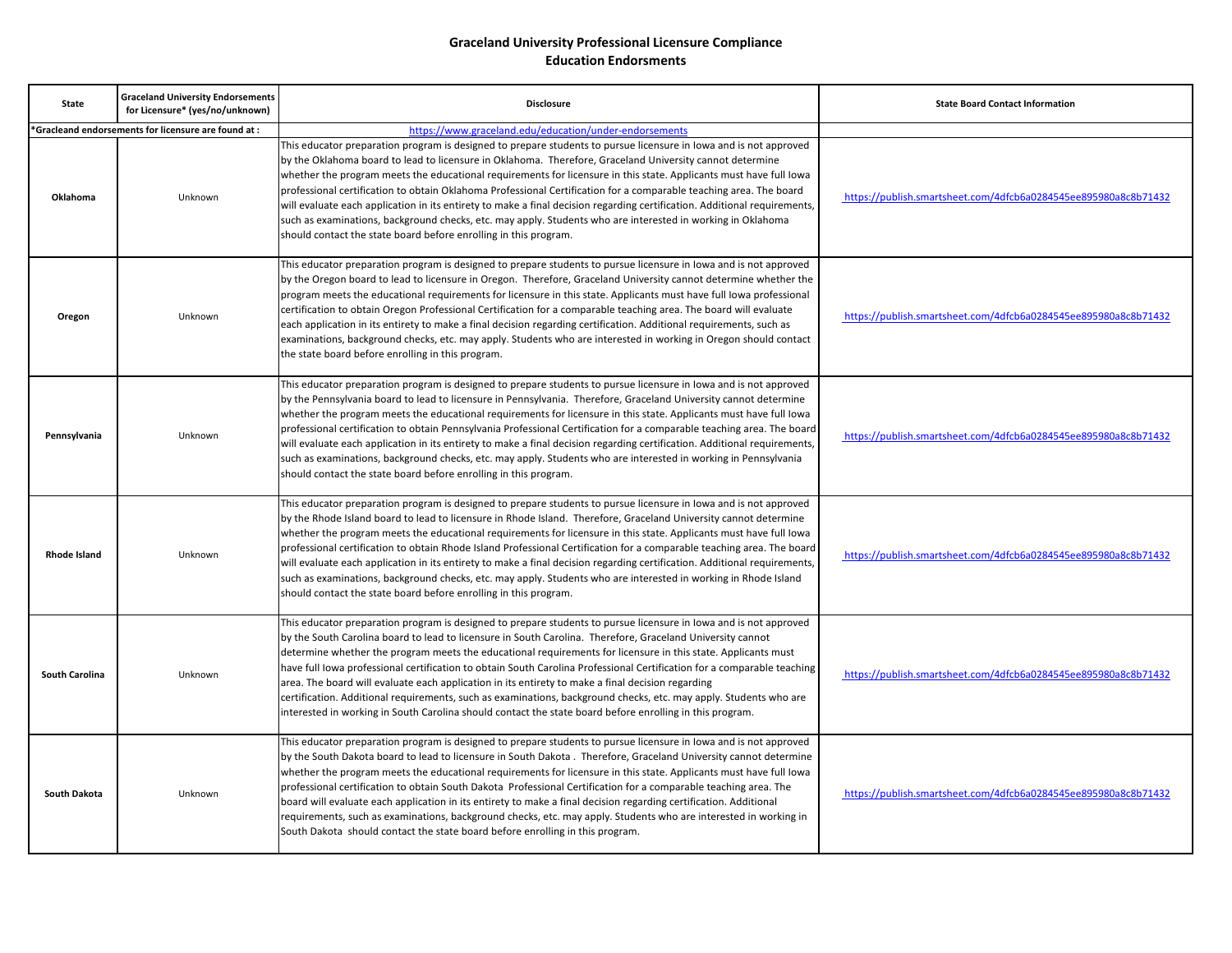| <b>State</b>     | <b>Graceland University Endorsements</b><br>for Licensure* (yes/no/unknown) | <b>Disclosure</b>                                                                                                                                                                                                                                                                                                                                                                                                                                                                                                                                                                                                                                                                                                                                                                                 | <b>State Board Contact Information</b>                          |
|------------------|-----------------------------------------------------------------------------|---------------------------------------------------------------------------------------------------------------------------------------------------------------------------------------------------------------------------------------------------------------------------------------------------------------------------------------------------------------------------------------------------------------------------------------------------------------------------------------------------------------------------------------------------------------------------------------------------------------------------------------------------------------------------------------------------------------------------------------------------------------------------------------------------|-----------------------------------------------------------------|
|                  | 'Gracleand endorsements for licensure are found at :                        | https://www.graceland.edu/education/under-endorsements                                                                                                                                                                                                                                                                                                                                                                                                                                                                                                                                                                                                                                                                                                                                            |                                                                 |
| <b>Tennessee</b> | Unknown                                                                     | This educator preparation program is designed to prepare students to pursue licensure in lowa and is not approved<br>by the Tennessee board to lead to licensure in Tennessee. Therefore, Graceland University cannot determine<br>whether the program meets the educational requirements for licensure in this state. Applicants must have full lowa<br>professional certification to obtain Tennessee Professional Certification for a comparable teaching area. The board<br>will evaluate each application in its entirety to make a final decision regarding certification. Additional requirements,<br>such as examinations, background checks, etc. may apply. Students who are interested in working in Tennessee<br>should contact the state board before enrolling in this program.     | https://publish.smartsheet.com/4dfcb6a0284545ee895980a8c8b71432 |
| <b>Texas</b>     | Unknown                                                                     | This educator preparation program is designed to prepare students to pursue licensure in lowa and is not approved<br>by the Texas board to lead to licensure in Texas. Therefore, Graceland University cannot determine whether the<br>program meets the educational requirements for licensure in this state. Applicants must have full lowa professional<br>certification to obtain Texas Professional Certification for a comparable teaching area. The board will evaluate each<br>application in its entirety to make a final decision regarding certification. Additional requirements, such as<br>examinations, background checks, etc. may apply. Students who are interested in working in Texas should contact<br>the state board before enrolling in this program.                     | https://publish.smartsheet.com/4dfcb6a0284545ee895980a8c8b71432 |
| Utah             | Unknown                                                                     | This educator preparation program is designed to prepare students to pursue licensure in lowa and is not approved<br>by the Utah board to lead to licensure in Utah. Therefore, Graceland University cannot determine whether the<br>program meets the educational requirements for licensure in this state. Applicants must have full lowa professional<br>certification to obtain Utah Professional Certification for a comparable teaching area. The board will evaluate each<br>application in its entirety to make a final decision regarding certification. Additional requirements, such as<br>examinations, background checks, etc. may apply. Students who are interested in working in Utah should contact<br>the state board before enrolling in this program.                         | https://publish.smartsheet.com/4dfcb6a0284545ee895980a8c8b71432 |
| Vermont          | Unknown                                                                     | This educator preparation program is designed to prepare students to pursue licensure in lowa and is not approved<br>by the Vermont board to lead to licensure in Vermont. Therefore, Graceland University cannot determine whether<br>the program meets the educational requirements for licensure in this state. Applicants must have full loward<br>professional certification to obtain Vermont Professional Certification for a comparable teaching area. The board will<br>evaluate each application in its entirety to make a final decision regarding certification. Additional requirements,<br>such as examinations, background checks, etc. may apply. Students who are interested in working in Vermont should<br>contact the state board before enrolling in this program.           | https://publish.smartsheet.com/4dfcb6a0284545ee895980a8c8b71432 |
| Virginia         | Unknown                                                                     | This educator preparation program is designed to prepare students to pursue licensure in lowa and is not approved<br>by the Virginia board to lead to licensure in Vermont. Therefore, Graceland University cannot determine whether<br>the program meets the educational requirements for licensure in this state. Applicants must have full loward<br>professional certification to obtain Vermont Professional Certification for a comparable teaching area. The board will<br>evaluate each application in its entirety to make a final decision regarding certification. Additional requirements,<br>such as examinations, background checks, etc. may apply. Students who are interested in working in Vermont should<br>contact the state board before enrolling in this program.          | https://publish.smartsheet.com/4dfcb6a0284545ee895980a8c8b71432 |
| Washington       | Unknown                                                                     | This educator preparation program is designed to prepare students to pursue licensure in lowa and is not approved<br>by the Washington board to lead to licensure in Washington. Therefore, Graceland University cannot determine<br>whether the program meets the educational requirements for licensure in this state. Applicants must have full lowa<br>professional certification to obtain Washington Professional Certification for a comparable teaching area. The board<br>will evaluate each application in its entirety to make a final decision regarding certification. Additional requirements,<br>such as examinations, background checks, etc. may apply. Students who are interested in working in Washington<br>should contact the state board before enrolling in this program. | https://publish.smartsheet.com/4dfcb6a0284545ee895980a8c8b71432 |